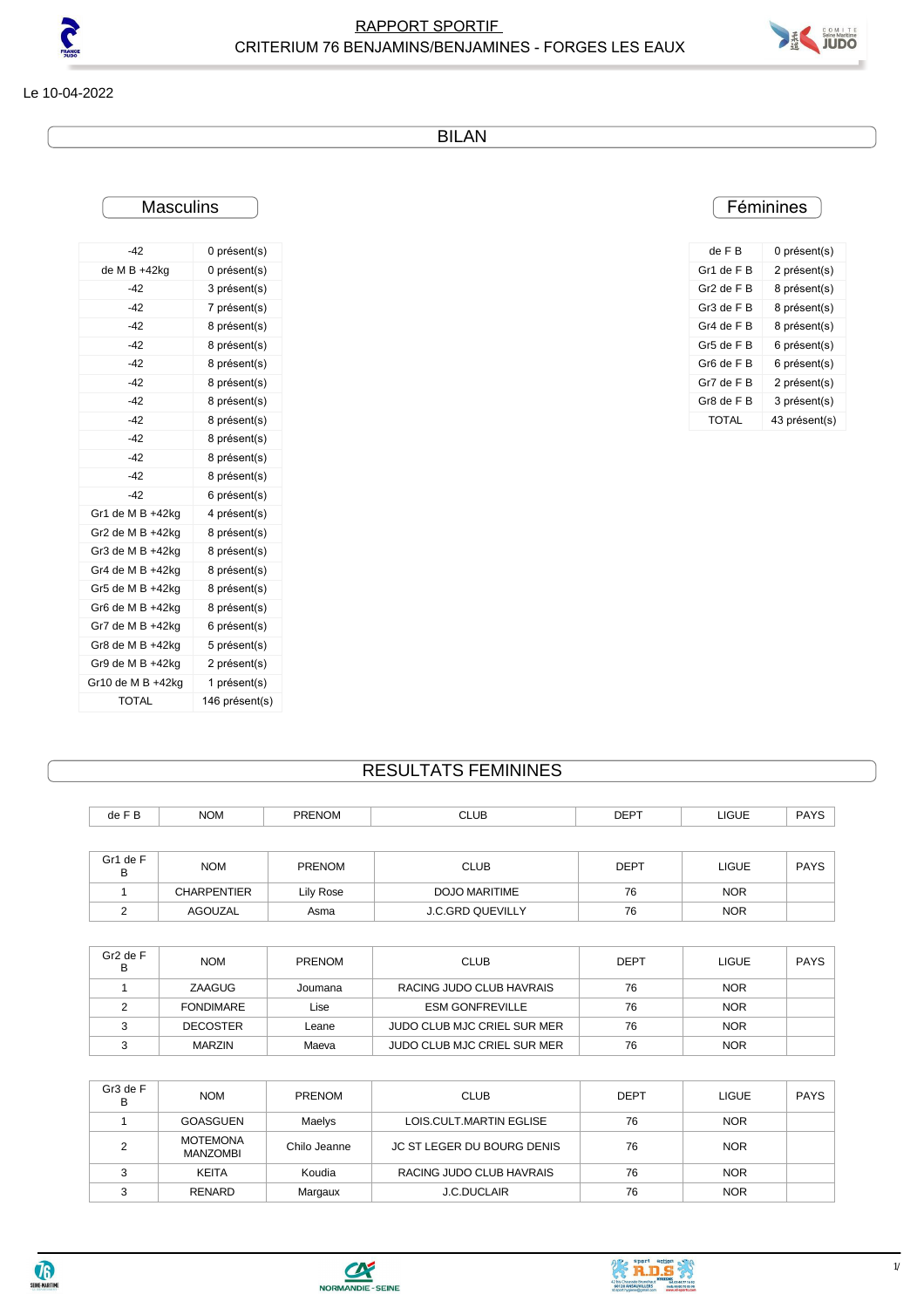

 $+42kg$ 

SEINE-MARITIME

### **RAPPORT SPORTIF** CRITERIUM 76 BENJAMINS/BENJAMINES - FORGES LES EAUX



| Gr4 de F<br>в | <b>NOM</b>    | <b>PRENOM</b> | <b>CLUB</b>              | <b>DEPT</b> | <b>LIGUE</b> | <b>PAYS</b> |
|---------------|---------------|---------------|--------------------------|-------------|--------------|-------------|
|               | MAALI         | Saoussane     | RACING JUDO CLUB HAVRAIS | 76          | <b>NOR</b>   |             |
|               | <b>MORSLI</b> | Kawtar        | RACING JUDO CLUB HAVRAIS | 76          | <b>NOR</b>   |             |
|               | <b>FEMEL</b>  | Emma          | LOIS.CULT.MARTIN EGLISE  | 76          | <b>NOR</b>   |             |
|               | SOW           | Awa           | C.O.R.E.JUDO             | 76          | <b>NOR</b>   |             |

| Gr5 de F<br>в | <b>NOM</b>      | PRENOM      | <b>CLUB</b>             | DEPT | <b>LIGUE</b> | <b>PAYS</b> |
|---------------|-----------------|-------------|-------------------------|------|--------------|-------------|
|               | <b>BOROVSAK</b> | Lucie       | <b>J.C.MONTVILLE</b>    | 76   | <b>NOR</b>   |             |
|               | <b>GOMIS</b>    | Manon       | <b>J.C.GRD QUEVILLY</b> | 76   | <b>NOR</b>   |             |
|               | <b>GESLAIN</b>  | Jane Maxime | STADE SOTTEVILLAIS JUDO | 76   | <b>NOR</b>   |             |
|               | <b>TRIPOLI</b>  | Inaya       | A.AMICALE COURONNAIS    | 76   | <b>NOR</b>   |             |

| Gr <sub>6</sub> de F<br>в | <b>NOM</b>         | <b>PRENOM</b> | <b>CLUB</b>                                     | <b>DEPT</b> | <b>LIGUE</b> | PAYS |
|---------------------------|--------------------|---------------|-------------------------------------------------|-------------|--------------|------|
|                           | <b>FERCOQ</b>      | Lvna          | RACING JUDO CLUB HAVRAIS                        | 76          | <b>NOR</b>   |      |
|                           | <b>BEN SETHOUM</b> | Eya           | <b>JC ST ETIENNE ROUVRAY</b>                    | 76          | <b>NOR</b>   |      |
|                           | <b>DURAND</b>      | Letty         | NOINTOT JUDO                                    | 76          | <b>NOR</b>   |      |
|                           | <b>TAMARELLE</b>   | Margot        | <b>GALLIA CLUB OMNISPORTS</b><br><b>BIHOREL</b> | 76          | <b>NOR</b>   |      |

| Gr7 de F<br>в | <b>NOM</b>        | <b>PRENOM</b> | CLUB                                            | DEPT | <b>LIGUE</b> | PAYS |
|---------------|-------------------|---------------|-------------------------------------------------|------|--------------|------|
|               | <b>POCHON</b>     | Marie         | CLUB DE JUDO MALAUNAY                           | 76   | <b>NOR</b>   |      |
|               | <b>DEFORTESCU</b> | Paola         | <b>GALLIA CLUB OMNISPORTS</b><br><b>BIHOREL</b> | 76   | <b>NOR</b>   |      |

| Gr8 de F<br>в | <b>NOM</b>                        | <b>PRENOM</b> | <b>CLUB</b>                | <b>DEPT</b> | <b>LIGUE</b> | <b>PAYS</b> |
|---------------|-----------------------------------|---------------|----------------------------|-------------|--------------|-------------|
|               | LEVEQUE                           | Clemence      | CS BRAYON                  | 76          | <b>NOR</b>   |             |
|               | <b>MECHOUCHE</b><br><b>TOCQUE</b> | Kahina        | <b>JC LILLEBONNAIS USL</b> | 76          | <b>NOR</b>   |             |
|               | <b>BILLOUD</b>                    | Lola          | LE BUDOKAN JJJ LE HAVRE    | 76          | <b>NOR</b>   |             |

# **RESULTATS MASCULINS**

| $-42$          | <b>NOM</b> | <b>PRENOM</b> | <b>CLUB</b> | <b>DEPT</b> | LIGUE        | <b>PAYS</b> |
|----------------|------------|---------------|-------------|-------------|--------------|-------------|
|                |            |               |             |             |              |             |
| de M B<br>142k | <b>NOM</b> | <b>PRENOM</b> | CLUB        | <b>DEPT</b> | <b>LIGUE</b> | PAYS        |

| $-42$ | <b>NOM</b>        | <b>PRENOM</b> | <b>CLUB</b>             | DEPT | LIGUE      | PAYS |
|-------|-------------------|---------------|-------------------------|------|------------|------|
|       | <b>DUBOC</b>      | Martin        | CLUB DE JUDO MALAUNAY   | 76   | <b>NOR</b> |      |
|       | SOYER<br>LELIEVRE | Noe           | LE BUDOKAN JJJ LE HAVRE | 76   | <b>NOR</b> |      |
|       | <b>MOUTON</b>     | Joshua        | <b>ESM GONFREVILLE</b>  | 76   | <b>NOR</b> |      |

| $-42$ | <b>NOM</b>      | <b>PRENOM</b> | <b>CLUB</b>                  | <b>DEPT</b> | <b>LIGUE</b> | PAYS |
|-------|-----------------|---------------|------------------------------|-------------|--------------|------|
|       | <b>JOUANGUY</b> | Arthur        | CERCLE D ACTIVITES PHYSIQUES | 76          | <b>NOR</b>   |      |
|       | ARGENCE         | Louis Felix   | <b>J.C.DUCLAIR</b>           | 76          | <b>NOR</b>   |      |
|       | <b>DJEDDI</b>   | Adil          | <b>J.C.GRD QUEVILLY</b>      | 76          | <b>NOR</b>   |      |
|       | <b>DELAUNAY</b> | Sergio        | DOJO MARITIME                | 76          | <b>NOR</b>   |      |

| -42 | <b>NOM</b>      | <b>PRENOM</b>   | <b>CLUB</b>                | <b>DEPT</b> | <b>LIGUE</b> | PAYS |
|-----|-----------------|-----------------|----------------------------|-------------|--------------|------|
|     | <b>JOIGNANT</b> | Lucas           | MEIJI JUDO CLUB            | 76          | <b>NOR</b>   |      |
|     | PELLEREAU       | Lucas           | JC ST LEGER DU BOURG DENIS | 76          | <b>NOR</b>   |      |
|     | <b>DALIDO</b>   | Noam            | FJEP LA CERLANGUE          | 76          | <b>NOR</b>   |      |
|     | <b>NORMAND</b>  | <b>Baptiste</b> | <b>J.C.DUCLAIR</b>         | 76          | <b>NOR</b>   |      |



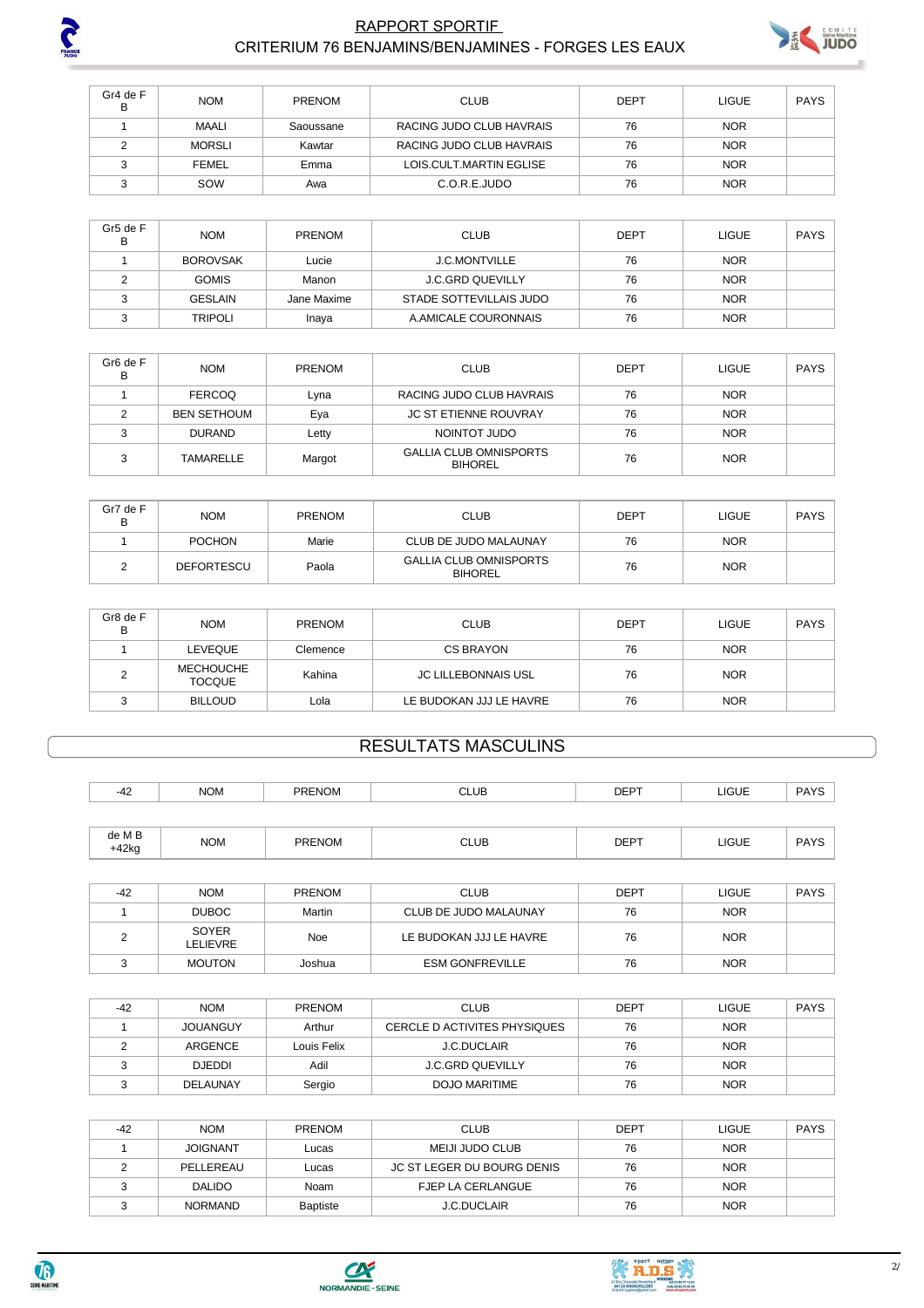

## **RAPPORT SPORTIF** CRITERIUM 76 BENJAMINS/BENJAMINES - FORGES LES EAUX



| $-42$ | <b>NOM</b>        | <b>PRENOM</b> | <b>CLUB</b>              | <b>DEPT</b> | <b>LIGUE</b> | PAYS |
|-------|-------------------|---------------|--------------------------|-------------|--------------|------|
|       | <b>CHARKVIANI</b> | Saba          | RACING JUDO CLUB HAVRAIS | 76          | <b>NOR</b>   |      |
|       | BAASINI           | Imrane        | A AMICALE COURONNAIS     | 76          | <b>NOR</b>   |      |
|       | <b>HUBERT</b>     | Nolan         | DOJO MARITIME            | 76          | <b>NOR</b>   |      |
|       | <b>TOUZEL</b>     | Corentin      | <b>GOURNAY JUDO</b>      | 76          | <b>NOR</b>   |      |

| $-42$ | <b>NOM</b>       | <b>PRENOM</b> | <b>CLUB</b>                  | DEPT | <b>LIGUE</b> | PAYS |
|-------|------------------|---------------|------------------------------|------|--------------|------|
|       | <b>DELABROYE</b> | Vincent       | RC CAUDEBECAIS               | 76   | <b>NOR</b>   |      |
|       | GENISSEL         | Nhael         | <b>JC DES GRANDES VENTES</b> | 76   | <b>NOR</b>   |      |
|       | <b>CHEVAL</b>    | Alan          | JC DU GRAND ROUEN            | 76   | <b>NOR</b>   |      |
|       | <b>RICHIER</b>   | Mylan         | JUDO CLUB DU PLATEAU EST     | 76   | <b>NOR</b>   |      |

| $-42$ | <b>NOM</b>     | <b>PRENOM</b> | <b>CLUB</b>              | DEPT | LIGUE      | PAYS |
|-------|----------------|---------------|--------------------------|------|------------|------|
|       | <b>BENDAHO</b> | Mohamed       | JC DU GRAND ROUEN        | 76   | <b>NOR</b> |      |
|       | <b>KELES</b>   | Omer Faruk i  | RACING JUDO CLUB HAVRAIS | 76   | <b>NOR</b> |      |
|       | MERZOUG        | Lounis        | DOJO MARITIME            | 76   | <b>NOR</b> |      |
|       | LELOUP         | Luther        | A AMICALE COURONNAIS     | 76   | <b>NOR</b> |      |

| $-42$ | <b>NOM</b>    | <b>PRENOM</b> | <b>CLUB</b>              | DEPT | <b>LIGUE</b> | PAYS |
|-------|---------------|---------------|--------------------------|------|--------------|------|
|       | MAUCOLIN      | Brvan         | C.O.R.E.JUDO             | 76   | <b>NOR</b>   |      |
|       | LE BOTMEL     | Valentin      | AMIC.LAIQUE MAROMME JUDO | 76   | <b>NOR</b>   |      |
|       | <b>ISRAEL</b> | Julian        | <b>J.C.DUCLAIR</b>       | 76   | <b>NOR</b>   |      |
|       | DU COLOMBIER  | Aymeric       | JC DU GRAND ROUEN        | 76   | <b>NOR</b>   |      |

| $-42$ | <b>NOM</b>      | <b>PRENOM</b> | <b>CLUB</b>          | DEPT | <b>LIGUE</b> | PAYS |
|-------|-----------------|---------------|----------------------|------|--------------|------|
|       | <b>YGER</b>     | Arthur        | MEIJI JUDO CLUB      | 76   | <b>NOR</b>   |      |
|       | <b>HERVALET</b> | Mathis        | DOJO MARITIME        | 76   | <b>NOR</b>   |      |
|       | <b>PECOT</b>    | Lucas         | <b>J.C.MONTVILLE</b> | 76   | <b>NOR</b>   |      |
|       | <b>SHAIMI</b>   | Nassim        | MSA JUDO             | 76   | <b>NOR</b>   |      |

| $-42$ | <b>NOM</b>                    | PRENOM | <b>CLUB</b>                | <b>DEPT</b> | <b>LIGUE</b> | <b>PAYS</b> |
|-------|-------------------------------|--------|----------------------------|-------------|--------------|-------------|
|       | LETELLIER<br><b>BOUZIOUKH</b> | Yanis  | MSA JUDO                   | 76          | <b>NOR</b>   |             |
|       | <b>DELAMARE</b>               | Louy   | JC ST LEGER DU BOURG DENIS | 76          | <b>NOR</b>   |             |
| ົ     | LOUIS JOSEPH                  | Sacha  | <b>J.C.GRD QUEVILLY</b>    | 76          | <b>NOR</b>   |             |
| ົ     | DE JESUS<br><b>DUARTE</b>     | Ruben  | M.P.T.ST ROMAIN JUDO       | 76          | <b>NOR</b>   |             |

| $-42$ | <b>NOM</b>                | PRENOM     | <b>CLUB</b>                                     | <b>DEPT</b> | <b>LIGUE</b> | <b>PAYS</b> |
|-------|---------------------------|------------|-------------------------------------------------|-------------|--------------|-------------|
|       | LEJEUNE                   | Nathan     | <b>J.C.DUCLAIR</b>                              | 76          | <b>NOR</b>   |             |
|       | DE JESUS<br><b>DUARTE</b> | Lucas      | M.P.T.ST ROMAIN JUDO                            | 76          | <b>NOR</b>   |             |
| ◠     | <b>BONTE</b>              | Mathis     | <b>GALLIA CLUB OMNISPORTS</b><br><b>BIHOREL</b> | 76          | <b>NOR</b>   |             |
|       | <b>ENKHBAYAR</b>          | Bilguun Od | MEIJI JUDO CLUB                                 | 76          | <b>NOR</b>   |             |

| $-42$ | <b>NOM</b>    | <b>PRENOM</b> | <b>CLUB</b>                 | DEPT | LIGUE      | PAYS |
|-------|---------------|---------------|-----------------------------|------|------------|------|
|       | <b>HARDY</b>  | Sasha         | DOJO MARITIME               | 76   | <b>NOR</b> |      |
|       | <b>MARZIN</b> | Noe           | JUDO CLUB MJC CRIEL SUR MER | 76   | <b>NOR</b> |      |
|       | NANSAL        | Sangochir     | J.C.GRD QUEVILLY            | 76   | <b>NOR</b> |      |
|       | SENECAL       | Andael        | <b>JC BACQUEVILLAIS</b>     | 76   | <b>NOR</b> |      |

| $-42$ | <b>NOM</b>          | <b>PRENOM</b> | <b>CLUB</b>             | <b>DEPT</b> | <b>LIGUE</b> | PAYS |
|-------|---------------------|---------------|-------------------------|-------------|--------------|------|
|       | ARUTUNIAN           | Arutun        | <b>JUDO PETIT CAUX</b>  | 76          | <b>NOR</b>   |      |
|       | <b>YACOUBOV</b>     | Adam          | MSA JUDO                | 76          | <b>NOR</b>   |      |
|       | HEBERT-<br>ALLEAUME | Nolan         | DOJO ST LEONARD         | 76          | <b>NOR</b>   |      |
|       | <b>DELORIERE</b>    | Sacha         | LE BUDOKAN JJJ LE HAVRE | 76          | <b>NOR</b>   |      |





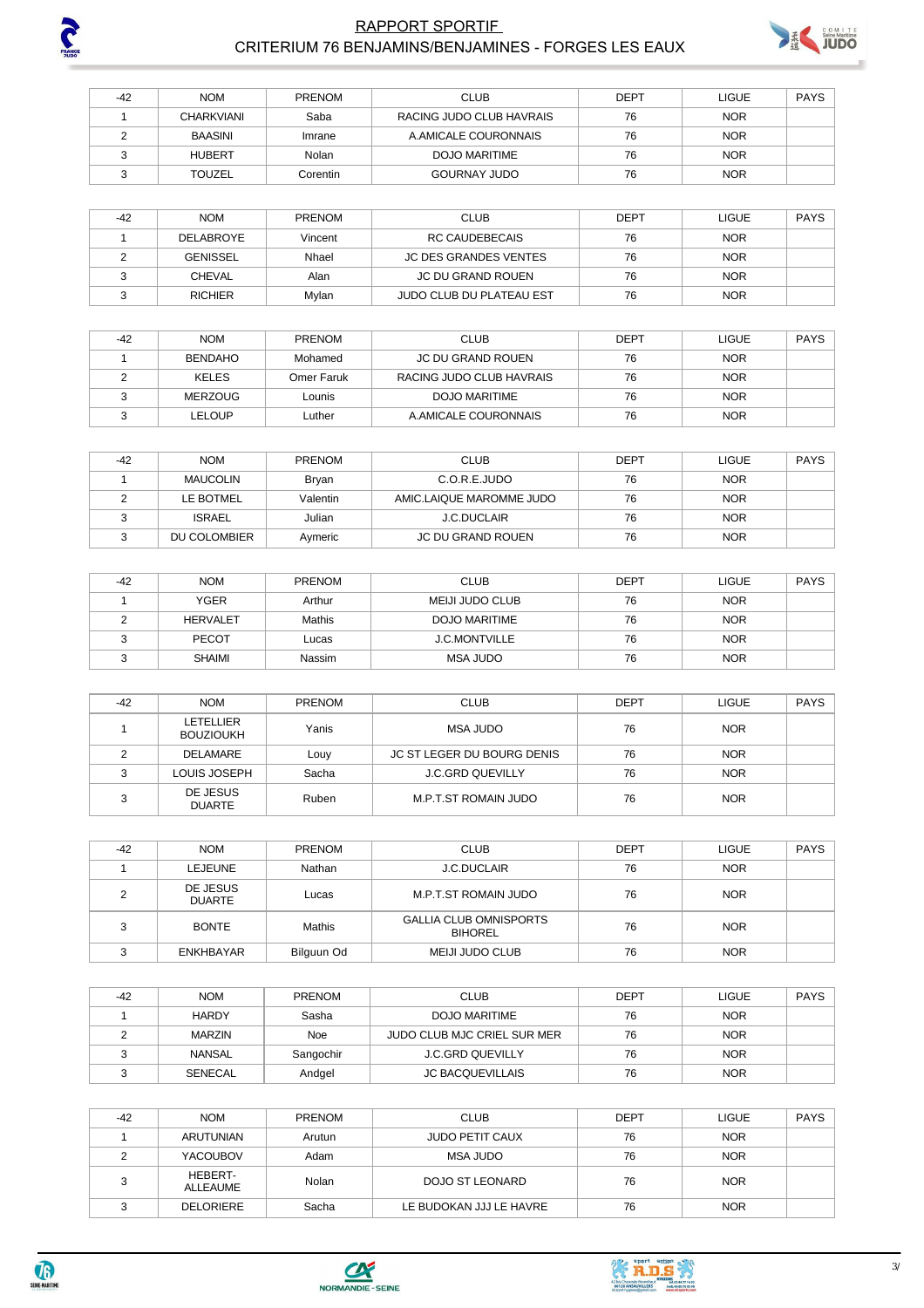

### **RAPPORT SPORTIF** CRITERIUM 76 BENJAMINS/BENJAMINES - FORGES LES EAUX



| Gr1 de M<br>B +42kg | <b>NOM</b>     | <b>PRENOM</b> | <b>CLUB</b>                  | DEPT | <b>LIGUE</b> | <b>PAYS</b> |
|---------------------|----------------|---------------|------------------------------|------|--------------|-------------|
|                     | <b>MOUFTAH</b> | Wassim        | C.CULT.SPORT.MESNIL ESNARD   | 76   | <b>NOR</b>   |             |
|                     | <b>MOUFTAH</b> | Avmane        | C.CULT.SPORT.MESNIL ESNARD   | 76   | <b>NOR</b>   |             |
|                     | LE NGOC HUE    | Arsene        | JC DU GRAND ROUEN            | 76   | <b>NOR</b>   |             |
|                     | <b>CAVET</b>   | Eytan         | JC ROBERT LE DIABLE LA LONDE | 76   | <b>NOR</b>   |             |

| Gr2 de M<br>B +42kg | <b>NOM</b>   | <b>PRENOM</b> | <b>CLUB</b>                | <b>DEPT</b> | <b>LIGUE</b> | PAYS |
|---------------------|--------------|---------------|----------------------------|-------------|--------------|------|
|                     | LELOUARD     | Camille       | JC ST LEGER DU BOURG DENIS | 76          | <b>NOR</b>   |      |
|                     | DIF          | Rassim Riad   | RACING JUDO CLUB HAVRAIS   | 76          | <b>NOR</b>   |      |
|                     | DELAHAYE     | Issa          | JC ST LEGER DU BOURG DENIS | 76          | <b>NOR</b>   |      |
|                     | <b>LUCIA</b> | Maxandre      | <b>JUDO CLUB OISSEL</b>    | 76          | <b>NOR</b>   |      |

| Gr3 de M<br>$B + 42kq$ | <b>NOM</b>                   | <b>PRENOM</b> | <b>CLUB</b>                  | DEPT | LIGUE      | <b>PAYS</b> |
|------------------------|------------------------------|---------------|------------------------------|------|------------|-------------|
|                        | <b>BATANTOU</b>              | Marcus        | <b>JC ST ETIENNE ROUVRAY</b> | 76   | <b>NOR</b> |             |
|                        | MOERMAN                      | Gabin         | U.SPORTIVE DE LA PRESQUILE   | 76   | <b>NOR</b> |             |
|                        | <b>VANDEKERCKHOVE</b><br>OUK | Veasna        | CLUB DE JUDO MALAUNAY        | 76   | <b>NOR</b> |             |
|                        | <b>THEROND</b>               | Antoine       | <b>JUDO PERREY GUERRIER</b>  | 76   | <b>NOR</b> |             |

| Gr4 de M<br>$B + 42kq$ | <b>NOM</b>     | <b>PRENOM</b> | <b>CLUB</b>                     | <b>DEPT</b> | LIGUE      | PAYS |
|------------------------|----------------|---------------|---------------------------------|-------------|------------|------|
|                        | <b>BIALEK</b>  | Arthur        | <b>JUDO PERREY GUERRIER</b>     | 76          | <b>NOR</b> |      |
|                        | <b>GELOIAN</b> | Edgar         | HAVRE ATHLETIC CLUB JUDO        | 76          | <b>NOR</b> |      |
|                        | <b>BELARBI</b> | Yahia         | HAVRE ATHLETIC CLUB JUDO        | 76          | <b>NOR</b> |      |
|                        | <b>QUENTIN</b> | Leo           | <b>JUDO CLUB VARENGEVILLAIS</b> | 76          | <b>NOR</b> |      |

| Gr5 de M<br>$B + 42kq$ | <b>NOM</b>      | <b>PRENOM</b> | <b>CLUB</b>              | <b>DEPT</b> | <b>LIGUE</b> | <b>PAYS</b> |
|------------------------|-----------------|---------------|--------------------------|-------------|--------------|-------------|
|                        | <b>LANGLOIS</b> | Gaspar        | <b>J.C.DUCLAIR</b>       | 76          | <b>NOR</b>   |             |
|                        | DE BOOM         | Nathan-Jeremy | <b>JC DU GRAND ROUEN</b> | 76          | <b>NOR</b>   |             |
|                        | MAILLARD        | Mathys        | USC BOIS GUILLAUME       | 76          | <b>NOR</b>   |             |
|                        | <b>MOREL</b>    | Enoha         | <b>JC DU GRAND ROUEN</b> | 76          | <b>NOR</b>   |             |

| Gr6 de M<br>$B + 42kq$ | <b>NOM</b>                | <b>PRENOM</b> | <b>CLUB</b>               | DEPT | <b>LIGUE</b> | <b>PAYS</b> |
|------------------------|---------------------------|---------------|---------------------------|------|--------------|-------------|
|                        | <b>KONE</b>               | Ossangoh      | LE BUDOKAN JJJ LE HAVRE   | 76   | <b>NOR</b>   |             |
|                        | VANBERG                   | Thomas        | ECOLE DE JUDO SAINT-SAENS | 76   | <b>NOR</b>   |             |
|                        | BAYANJARGAL               | Erkhes        | MEIJI JUDO CLUB           | 76   | <b>NOR</b>   |             |
| っ                      | LEGROS<br><b>HAUCHARD</b> | Leo           | <b>DOJO ST LEONARD</b>    | 76   | <b>NOR</b>   |             |

| Gr7 de M<br>$B + 42kq$ | <b>NOM</b>     | <b>PRENOM</b> | <b>CLUB</b>              | <b>DEPT</b> | <b>LIGUE</b> | PAYS |
|------------------------|----------------|---------------|--------------------------|-------------|--------------|------|
|                        | <b>BOCQUET</b> | Nathanael     | <b>GOURNAY JUDO</b>      | 76          | <b>NOR</b>   |      |
|                        | LECLERC        | Tom           | JC DU GRAND ROUEN        | 76          | <b>NOR</b>   |      |
|                        | LOZAY          | Nolan         | JUDO CLUB DU PLATEAU EST | 76          | <b>NOR</b>   |      |
|                        | SALAU          | Yannick       | HAVRE ATHLETIC CLUB JUDO | 76          | <b>NOR</b>   |      |

| Gr8 de M<br>$B + 42kg$ | <b>NOM</b>                         | <b>PRENOM</b> | <b>CLUB</b>              | <b>DEPT</b> | <b>LIGUE</b> | <b>PAYS</b> |
|------------------------|------------------------------------|---------------|--------------------------|-------------|--------------|-------------|
|                        | <b>MAGLOIRE LA</b><br><b>GREVE</b> | Ewan          | CAUDEBEC ARTS MARTIAUX   | 76          | <b>NOR</b>   |             |
| ⌒                      | <b>AIT MAMA</b>                    | Younes        | <b>MEIJI JUDO CLUB</b>   | 76          | <b>NOR</b>   |             |
| ◠                      | AGOUZAL                            | Rayan         | <b>J.C.GRD QUEVILLY</b>  | 76          | <b>NOR</b>   |             |
|                        | <b>HONSOR</b>                      | Elyas         | RACING JUDO CLUB HAVRAIS | 76          | <b>NOR</b>   |             |
| 5                      | <b>NIANG</b>                       | Hamidou       | C.O.R.E.JUDO             | 76          | <b>NOR</b>   |             |